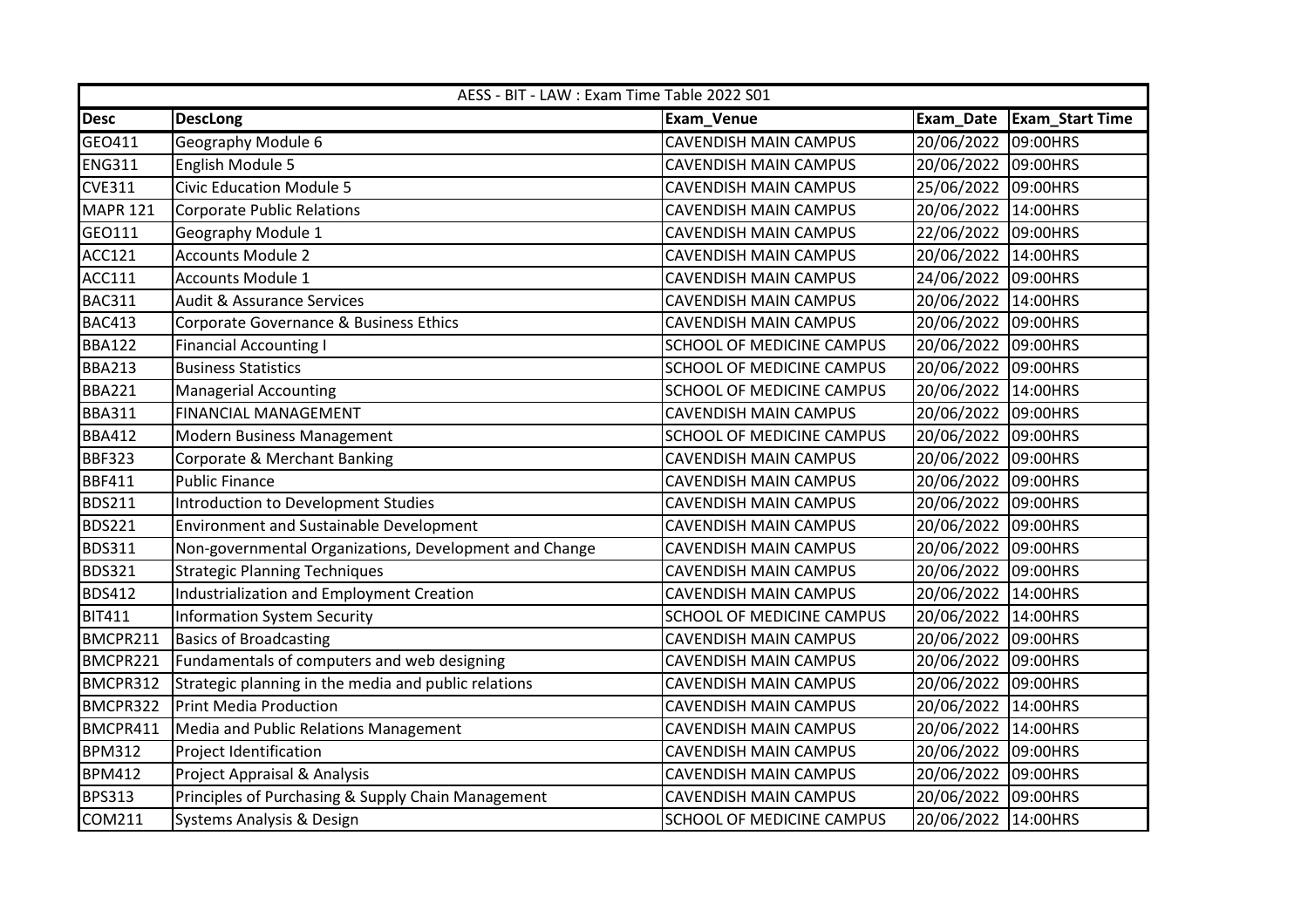| COM311         | <b>Operations Research</b>                        | <b>SCHOOL OF MEDICINE CAMPUS</b> | 20/06/2022 14:00HRS |          |
|----------------|---------------------------------------------------|----------------------------------|---------------------|----------|
| <b>COM323</b>  | Programming in Java                               | SCHOOL OF MEDICINE CAMPUS        | 20/06/2022 09:00HRS |          |
| COM411         | Network Security & Cryptology                     | SCHOOL OF MEDICINE CAMPUS        | 20/06/2022          | 14:00HRS |
| <b>CUZL112</b> | Evolution of Zambian legal system                 | SCHOOL OF MEDICINE CAMPUS        | 20/06/2022          | 14:00HRS |
| <b>CUZL121</b> | Legal Drafting skills                             | SCHOOL OF MEDICINE CAMPUS        | 20/06/2022          | 14:00HRS |
| CUZL221        | Law of Evdence                                    | SCHOOL OF MEDICINE CAMPUS        | 20/06/2022          | 09:00HRS |
| CUZL311        | <b>Civil and Criminal Procedure</b>               | SCHOOL OF MEDICINE CAMPUS        | 20/06/2022 09:00HRS |          |
| CUZL314        | Human Rights Law                                  | SCHOOL OF MEDICINE CAMPUS        | 20/06/2022 09:00HRS |          |
| CUZL323        | <b>Business Association</b>                       | SCHOOL OF MEDICINE CAMPUS        | 20/06/2022          | 09:00HRS |
| <b>CUZL411</b> | Jurisprudence                                     | SCHOOL OF MEDICINE CAMPUS        | 20/06/2022          | 09:00HRS |
| <b>CVE411</b>  | <b>Civic Education Module 6</b>                   | <b>CAVENDISH MAIN CAMPUS</b>     | 20/06/2022          | 09:00HRS |
| <b>ECO212</b>  | <b>Environmental Economics</b>                    | CAVENDISH MAIN CAMPUS            | 20/06/2022          | 14:00HRS |
| ECO314         | <b>Advanced Statistics For Economists</b>         | <b>CAVENDISH MAIN CAMPUS</b>     | 20/06/2022          | 09:00HRS |
| <b>ECO321</b>  | History of Economic Thought                       | <b>CAVENDISH MAIN CAMPUS</b>     | 20/06/2022          | 09:00HRS |
| ECO411         | <b>Public Sector Economics</b>                    | <b>CAVENDISH MAIN CAMPUS</b>     | 20/06/2022 09:00HRS |          |
| <b>EDU112</b>  | Philosophy Of Education                           | <b>CAVENDISH MAIN CAMPUS</b>     | 20/06/2022          | 09:00HRS |
| <b>EDU121</b>  | Educational Technologies & Digital Literacy       | <b>CAVENDISH MAIN CAMPUS</b>     | 20/06/2022 09:00HRS |          |
| <b>EDU211</b>  | Human Learning Psychology                         | <b>CAVENDISH MAIN CAMPUS</b>     | 20/06/2022          | 14:00HRS |
| <b>EDU223</b>  | <b>Teaching Methods</b>                           | <b>CAVENDISH MAIN CAMPUS</b>     | 20/06/2022          | 14:00HRS |
| <b>EDU412</b>  | Comparative Education                             | <b>CAVENDISH MAIN CAMPUS</b>     | 20/06/2022          | 14:00HRS |
| <b>HIS221</b>  | <b>History Module 4</b>                           | <b>CAVENDISH MAIN CAMPUS</b>     | 20/06/2022 09:00HRS |          |
| <b>HIS311</b>  | <b>History Module 5</b>                           | <b>CAVENDISH MAIN CAMPUS</b>     | 20/06/2022 09:00HRS |          |
| <b>HRM612</b>  | Human Resource Planning                           | <b>CAVENDISH MAIN CAMPUS</b>     | 20/06/2022 14:00HRS |          |
| MAPR111        | <b>Communication Theory &amp; Practice</b>        | <b>CAVENDISH MAIN CAMPUS</b>     | 20/06/2022          | 14:00HRS |
| <b>MAT111</b>  | <b>Mathematics Module 1</b>                       | <b>CAVENDISH MAIN CAMPUS</b>     | 20/06/2022          | 14:00HRS |
| <b>MAT311</b>  | <b>Mathematics Module 5</b>                       | <b>CAVENDISH MAIN CAMPUS</b>     | 20/06/2022          | 09:00HRS |
| <b>MBA621</b>  | <b>Financial Management</b>                       | CAVENDISH MAIN CAMPUS            | 20/06/2022          | 14:00HRS |
| <b>MBA642</b>  | <b>Business Decision Techniques</b>               | <b>CAVENDISH MAIN CAMPUS</b>     | 20/06/2022 09:00HRS |          |
| <b>MBA761</b>  | Organizational Leadership                         | <b>CAVENDISH MAIN CAMPUS</b>     | 20/06/2022          | 14:00HRS |
| <b>MBF622</b>  | Finance in the Global Market                      | <b>CAVENDISH MAIN CAMPUS</b>     | 20/06/2022 09:00HRS |          |
| <b>MBF721</b>  | <b>Financial Econometrics</b>                     | <b>CAVENDISH MAIN CAMPUS</b>     | 20/06/2022          | 09:00HRS |
| <b>MDS115</b>  | <b>Environment and Sustainable Development</b>    | CAVENDISH MAIN CAMPUS            | 20/06/2022          | 14:00HRS |
| <b>MDS115</b>  | <b>Environmentals and sustainable Development</b> | <b>CAVENDISH MAIN CAMPUS</b>     | 20/06/2022 09:00HRS |          |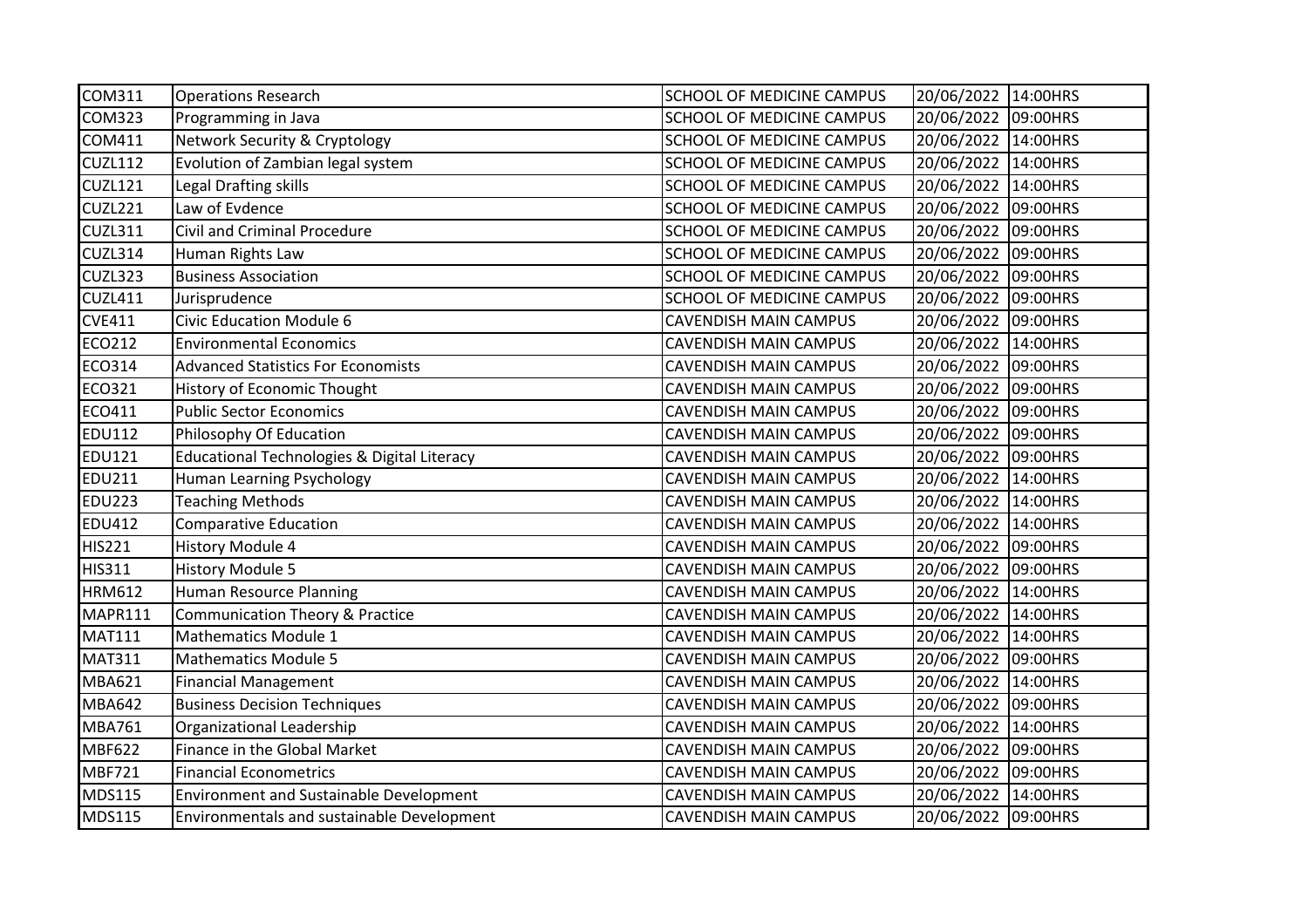| <b>MDS121</b> | Project Cycle Management                                | <b>CAVENDISH MAIN CAMPUS</b>     | 20/06/2022 14:00HRS |          |
|---------------|---------------------------------------------------------|----------------------------------|---------------------|----------|
| MPM11         | IT TOOLS FOR PROJECT MANAGEMENT                         | <b>CAVENDISH MAIN CAMPUS</b>     | 20/06/2022 14:00HRS |          |
| MPM13         | Legal Aspects of Project Management                     | <b>CAVENDISH MAIN CAMPUS</b>     | 20/06/2022 14:00HRS |          |
| <b>PEH111</b> | Political & Economic History of Zambia                  | SCHOOL OF MEDICINE CAMPUS        | 20/06/2022 14:00HRS |          |
| PGDME01       | <b>Principles and Paradigms</b>                         | <b>CAVENDISH MAIN CAMPUS</b>     | 20/06/2022          | 14:00HRS |
| PGDME05       | Application Software for Monitoring and Evaluation      | <b>CAVENDISH MAIN CAMPUS</b>     | 20/06/2022          | 14:00HRS |
| <b>REE411</b> | <b>Religious Education Module 6</b>                     | <b>CAVENDISH MAIN CAMPUS</b>     | 20/06/2022          | 14:00HRS |
| SDE121        | Introduction to Social Development and Entrepreneurship | <b>CAVENDISH MAIN CAMPUS</b>     | 20/06/2022 09:00HRS |          |
| <b>BAC321</b> | Audit & Assurance Services II                           | <b>CAVENDISH MAIN CAMPUS</b>     | 21/06/2022          | 09:00HRS |
| <b>BAC412</b> | Advanced Corporate Financial Management                 | <b>CAVENDISH MAIN CAMPUS</b>     | 21/06/2022          | 09:00HRS |
| <b>BBA321</b> | <b>Strategic Management</b>                             | <b>CAVENDISH MAIN CAMPUS</b>     | 21/06/2022 09:00HRS |          |
| <b>BBA323</b> | Human Resource Management                               | <b>CAVENDISH MAIN CAMPUS</b>     | 21/06/2022 14:00HRS |          |
| <b>BBA411</b> | Change Management                                       | <b>CAVENDISH MAIN CAMPUS</b>     | 21/06/2022 14:00HRS |          |
| <b>BBF311</b> | Money & Banking                                         | <b>CAVENDISH MAIN CAMPUS</b>     | 21/06/2022          | 14:00HRS |
| <b>BBF322</b> | Financial & Monetary System                             | <b>CAVENDISH MAIN CAMPUS</b>     | 21/06/2022 09:00HRS |          |
| <b>BBF412</b> | Corporate Finance                                       | <b>CAVENDISH MAIN CAMPUS</b>     | 21/06/2022          | 09:00HRS |
| <b>BDS223</b> | <b>Project Planning and Management</b>                  | <b>CAVENDISH MAIN CAMPUS</b>     | 21/06/2022          | 09:00HRS |
| BMCPR212      | Mass Communication concepts and processes               | <b>CAVENDISH MAIN CAMPUS</b>     | 21/06/2022          | 09:00HRS |
| BMCPR311      | On-line and Electronic media production                 | <b>CAVENDISH MAIN CAMPUS</b>     | 21/06/2022          | 09:00HRS |
| BMCPR321      | Video and Photographic Production                       | <b>CAVENDISH MAIN CAMPUS</b>     | 21/06/2022          | 09:00HRS |
| BMCPR412      | Crisis Management in Communication and public relations | <b>CAVENDISH MAIN CAMPUS</b>     | 21/06/2022          | 09:00HRS |
| <b>BPM314</b> | LEGAL ASPECTS OF PROJECT MANAGEMENT                     | <b>CAVENDISH MAIN CAMPUS</b>     | 21/06/2022          | 09:00HRS |
| <b>BPS311</b> | Managing Stores and Inventory                           | <b>CAVENDISH MAIN CAMPUS</b>     | 21/06/2022 09:00HRS |          |
| <b>BPS412</b> | Global Purchasing and Supply Chain Management           | <b>CAVENDISH MAIN CAMPUS</b>     | 21/06/2022 09:00HRS |          |
| <b>BSW311</b> | Development Support Communication                       | <b>CAVENDISH MAIN CAMPUS</b>     | 21/06/2022          | 09:00HRS |
| <b>BSW412</b> | Gender and Development                                  | <b>CAVENDISH MAIN CAMPUS</b>     | 21/06/2022          | 09:00HRS |
| <b>CME211</b> | Commerce Module 3                                       | <b>CAVENDISH MAIN CAMPUS</b>     | 21/06/2022          | 09:00HRS |
| <b>COM213</b> | Principles in Programming in C                          | SCHOOL OF MEDICINE CAMPUS        | 21/06/2022          | 14:00HRS |
| <b>COM223</b> | <b>Computer Ethics</b>                                  | SCHOOL OF MEDICINE CAMPUS        | 21/06/2022          | 14:00HRS |
| <b>COM322</b> | Web Design & Development                                | SCHOOL OF MEDICINE CAMPUS        | 21/06/2022 14:00HRS |          |
| CUZL113       | Legal Research Methods and study skills                 | SCHOOL OF MEDICINE CAMPUS        | 21/06/2022          | 09:00HRS |
| CUZL122       | <b>General Principles of Contract Law</b>               | SCHOOL OF MEDICINE CAMPUS        | 21/06/2022          | 09:00HRS |
| CUZL213       | Law of the Torts                                        | <b>SCHOOL OF MEDICINE CAMPUS</b> | 21/06/2022 09:00HRS |          |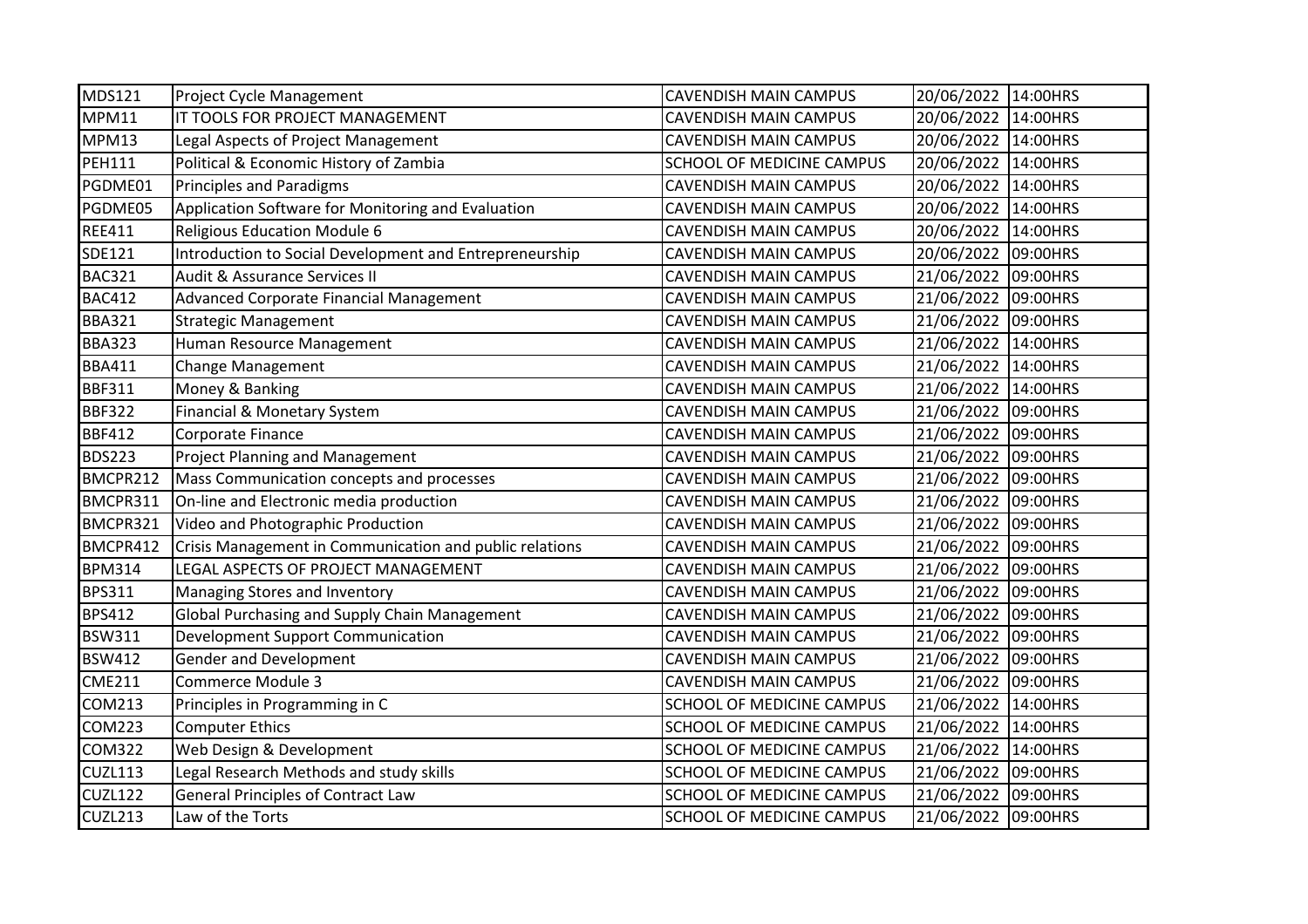| CUZL312        | Commercial Law                                | <b>SCHOOL OF MEDICINE CAMPUS</b> | 21/06/2022 14:00HRS |          |
|----------------|-----------------------------------------------|----------------------------------|---------------------|----------|
| CUZL322        | <b>INTERNATIONAL LAW</b>                      | SCHOOL OF MEDICINE CAMPUS        | 21/06/2022 14:00HRS |          |
| <b>CUZL413</b> | Taxation law                                  | SCHOOL OF MEDICINE CAMPUS        | 21/06/2022 14:00HRS |          |
| CUZL423        | Alternative Dispute Resolution                | SCHOOL OF MEDICINE CAMPUS        | 21/06/2022 14:00HRS |          |
| <b>CVE121</b>  | <b>Civic Education Module 2</b>               | <b>CAVENDISH MAIN CAMPUS</b>     | 21/06/2022          | 14:00HRS |
| ECO121         | <b>Fundamentals of Economics</b>              | SCHOOL OF MEDICINE CAMPUS        | 21/06/2022          | 09:00HRS |
| ECO211         | Microeconomics I                              | SCHOOL OF MEDICINE CAMPUS        | 21/06/2022          | 09:00HRS |
| <b>ECO221</b>  | Macroeconomics I                              | SCHOOL OF MEDICINE CAMPUS        | 21/06/2022 09:00HRS |          |
| <b>ECO322</b>  | <b>Intermediate Macroeconomics</b>            | <b>CAVENDISH MAIN CAMPUS</b>     | 21/06/2022 09:00HRS |          |
| ECO413         | <b>Econometrics For Economists II</b>         | <b>CAVENDISH MAIN CAMPUS</b>     | 21/06/2022 09:00HRS |          |
| <b>EDU221</b>  | Contemporary Issues In Education              | <b>CAVENDISH MAIN CAMPUS</b>     | 21/06/2022 14:00HRS |          |
| <b>EDU411</b>  | Life Skills Psychology                        | <b>CAVENDISH MAIN CAMPUS</b>     | 21/06/2022 14:00HRS |          |
| <b>ENG111</b>  | English Module 1                              | <b>CAVENDISH MAIN CAMPUS</b>     | 21/06/2022 09:00HRS |          |
| <b>ENG121</b>  | English Module 2                              | <b>CAVENDISH MAIN CAMPUS</b>     | 21/06/2022 09:00HRS |          |
| <b>ENG211</b>  | English Module 3                              | <b>CAVENDISH MAIN CAMPUS</b>     | 23/06/2022 09:00HRS |          |
| <b>HRM611</b>  | Organizational Behaviour                      | <b>CAVENDISH MAIN CAMPUS</b>     | 21/06/2022 14:00HRS |          |
| <b>HRM733</b>  | Corporate Governance and Human Capital Ethics | <b>CAVENDISH MAIN CAMPUS</b>     | 21/06/2022 14:00HRS |          |
| MAPR112        | <b>Media Policy &amp; Relations</b>           | <b>CAVENDISH MAIN CAMPUS</b>     | 21/06/2022 14:00HRS |          |
| <b>MAT121</b>  | <b>Mathematics Module 2</b>                   | <b>CAVENDISH MAIN CAMPUS</b>     | 21/06/2022 09:00HRS |          |
| <b>MBA611</b>  | Management Theory & Practice                  | <b>CAVENDISH MAIN CAMPUS</b>     | 21/06/2022          | 14:00HRS |
| <b>MBA622</b>  | <b>Strategic Management</b>                   | <b>CAVENDISH MAIN CAMPUS</b>     | 21/06/2022 09:00HRS |          |
| <b>MBA711</b>  | <b>International Business Environment</b>     | <b>CAVENDISH MAIN CAMPUS</b>     | 21/06/2022 14:00HRS |          |
| <b>MDS111</b>  | Political Economy of Development              | <b>CAVENDISH MAIN CAMPUS</b>     | 21/06/2022 14:00HRS |          |
| <b>MDS122</b>  | <b>Managing Development Organizations</b>     | <b>CAVENDISH MAIN CAMPUS</b>     | 21/06/2022 14:00HRS |          |
| <b>MPM12</b>   | Project Appraisal & Management                | <b>CAVENDISH MAIN CAMPUS</b>     | 21/06/2022 14:00HRS |          |
| PGDME02        | Logic Models and Theories Changes             | <b>CAVENDISH MAIN CAMPUS</b>     | 21/06/2022 14:00HRS |          |
| PGDME06        | Data Management for Monitoring and Evaluation | <b>CAVENDISH MAIN CAMPUS</b>     | 21/06/2022 14:00HRS |          |
| <b>REE111</b>  | Religious Education Module 1                  | <b>CAVENDISH MAIN CAMPUS</b>     | 21/06/2022          | 14:00HRS |
| SOC111         | <b>Fundamentals of Sociology</b>              | SCHOOL OF MEDICINE CAMPUS        | 21/06/2022          | 14:00HRS |
| <b>BAC211</b>  | <b>Cost Accounting</b>                        | <b>CAVENDISH MAIN CAMPUS</b>     | 22/06/2022 14:00HRS |          |
| <b>BAC322</b>  | <b>Advanced Accounting</b>                    | <b>CAVENDISH MAIN CAMPUS</b>     | 22/06/2022          | 09:00HRS |
| <b>BBA214</b>  | Case study analysis                           | SCHOOL OF MEDICINE CAMPUS        | 22/06/2022          | 09:00HRS |
| <b>BBA222</b>  | Marketing                                     | SCHOOL OF MEDICINE CAMPUS        | 22/06/2022 09:00HRS |          |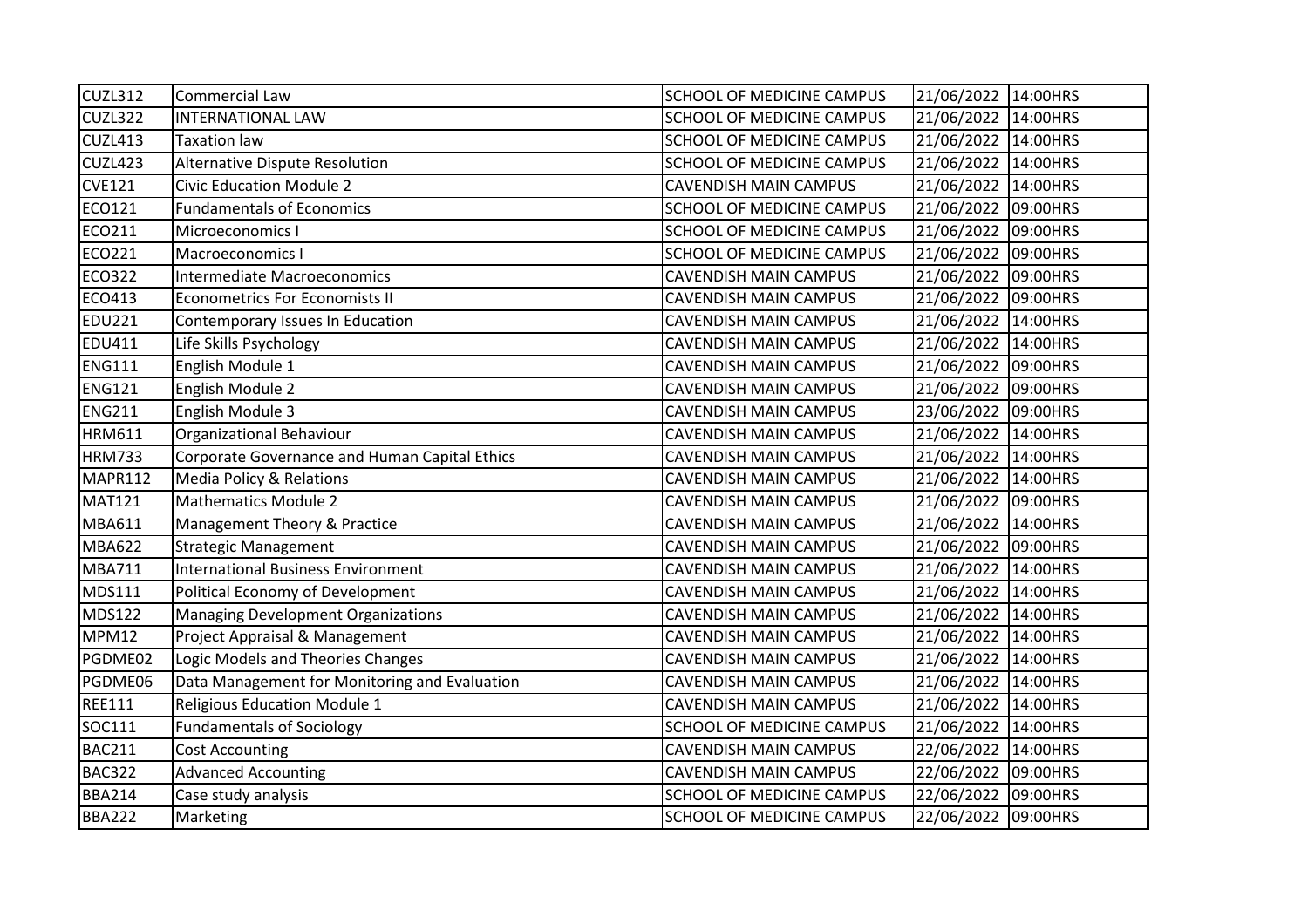| <b>BBA314</b>  | <b>Business Strategy</b>                              | <b>CAVENDISH MAIN CAMPUS</b>     | 22/06/2022 14:00HRS |          |
|----------------|-------------------------------------------------------|----------------------------------|---------------------|----------|
| <b>BBA326</b>  | <b>Retail Management</b>                              | <b>CAVENDISH MAIN CAMPUS</b>     | 22/06/2022 14:00HRS |          |
| <b>BBA415</b>  | <b>Marketing Strategy</b>                             | <b>CAVENDISH MAIN CAMPUS</b>     | 22/06/2022 09:00HRS |          |
| <b>BBF211</b>  | <b>Cost Accounting</b>                                | <b>CAVENDISH MAIN CAMPUS</b>     | 22/06/2022 14:00HRS |          |
| <b>BBF223</b>  | Marketing of Financial Services                       | <b>CAVENDISH MAIN CAMPUS</b>     | 22/06/2022          | 09:00HRS |
| <b>BBF312</b>  | Investment & Portfolio Management                     | <b>CAVENDISH MAIN CAMPUS</b>     | 22/06/2022 09:00HRS |          |
| <b>BBF325</b>  | <b>Legal Aspects of Banking</b>                       | <b>CAVENDISH MAIN CAMPUS</b>     | 22/06/2022 09:00HRS |          |
| <b>BBF413</b>  | Insurance & Pensions Management                       | <b>CAVENDISH MAIN CAMPUS</b>     | 22/06/2022 14:00HRS |          |
| <b>BDS222</b>  | <b>Economics of Developing Countries</b>              | <b>CAVENDISH MAIN CAMPUS</b>     | 22/06/2022 09:00HRS |          |
| <b>BDS312</b>  | <b>Community Mobilization and collective Action</b>   | <b>CAVENDISH MAIN CAMPUS</b>     | 22/06/2022 09:00HRS |          |
| <b>BDS322</b>  | Policy Formulation and Implementation                 | <b>CAVENDISH MAIN CAMPUS</b>     | 22/06/2022 09:00HRS |          |
| BMCPR213       | Introduction to Journalism and Mass Communication     | CAVENDISH MAIN CAMPUS            | 22/06/2022 09:00HRS |          |
| BMCPR223       | News Writing, Reporting and Editing                   | <b>CAVENDISH MAIN CAMPUS</b>     | 22/06/2022 09:00HRS |          |
| BMCPR315       | Marketing and Brand Management                        | <b>CAVENDISH MAIN CAMPUS</b>     | 22/06/2022 09:00HRS |          |
| BMCPR325       | Media and Public Relations Monitoring and Evaluations | <b>CAVENDISH MAIN CAMPUS</b>     | 22/06/2022 09:00HRS |          |
| BMCPR414       | Radio and TV Production                               | CAVENDISH MAIN CAMPUS            | 22/06/2022 09:00HRS |          |
| <b>BPM311</b>  | Introduction to Project Management                    | <b>CAVENDISH MAIN CAMPUS</b>     | 22/06/2022 09:00HRS |          |
| <b>BPM321</b>  | Project Implementation & Control                      | <b>CAVENDISH MAIN CAMPUS</b>     | 22/06/2022 09:00HRS |          |
| <b>BPM411</b>  | Project Closure & Handover                            | <b>CAVENDISH MAIN CAMPUS</b>     | 22/06/2022 09:00HRS |          |
| <b>BPS312</b>  | <b>Public Procurement and Policy</b>                  | <b>CAVENDISH MAIN CAMPUS</b>     | 22/06/2022 09:00HRS |          |
| <b>BPS321</b>  | Logistics and Distribution Management                 | <b>CAVENDISH MAIN CAMPUS</b>     | 22/06/2022 09:00HRS |          |
| <b>BSW214</b>  | Introduction to Sociology                             | <b>CAVENDISH MAIN CAMPUS</b>     | 22/06/2022 14:00HRS |          |
| <b>CME411</b>  | Commerce Module 6                                     | <b>CAVENDISH MAIN CAMPUS</b>     | 22/06/2022 09:00HRS |          |
| <b>COM212</b>  | Computer Hardware & Maintenance                       | SCHOOL OF MEDICINE CAMPUS        | 22/06/2022 14:00HRS |          |
| <b>COM224</b>  | E-Commerce                                            | SCHOOL OF MEDICINE CAMPUS        | 22/06/2022          | 14:00HRS |
| <b>COM313</b>  | COMPUTER ARCHTECTURE & ORGANIZATION                   | SCHOOL OF MEDICINE CAMPUS        | 22/06/2022          | 14:00HRS |
| <b>COM321</b>  | Data Structures and Algorithms                        | SCHOOL OF MEDICINE CAMPUS        | 22/06/2022          | 14:00HRS |
| <b>COM415</b>  | <b>System Project Management</b>                      | SCHOOL OF MEDICINE CAMPUS        | 22/06/2022          | 14:00HRS |
| <b>CUZL114</b> | Legal Writing and Communication                       | SCHOOL OF MEDICINE CAMPUS        | 22/06/2022          | 09:00HRS |
| CUZL123        | <b>Elements of Criminal law</b>                       | SCHOOL OF MEDICINE CAMPUS        | 22/06/2022 09:00HRS |          |
| CUZL214        | Criminal Law                                          | SCHOOL OF MEDICINE CAMPUS        | 22/06/2022          | 09:00HRS |
| CUZL222        | Land Law                                              | SCHOOL OF MEDICINE CAMPUS        | 22/06/2022 09:00HRS |          |
| CUZL321        | Labour and Industrial Relations Law                   | <b>SCHOOL OF MEDICINE CAMPUS</b> | 22/06/2022 14:00HRS |          |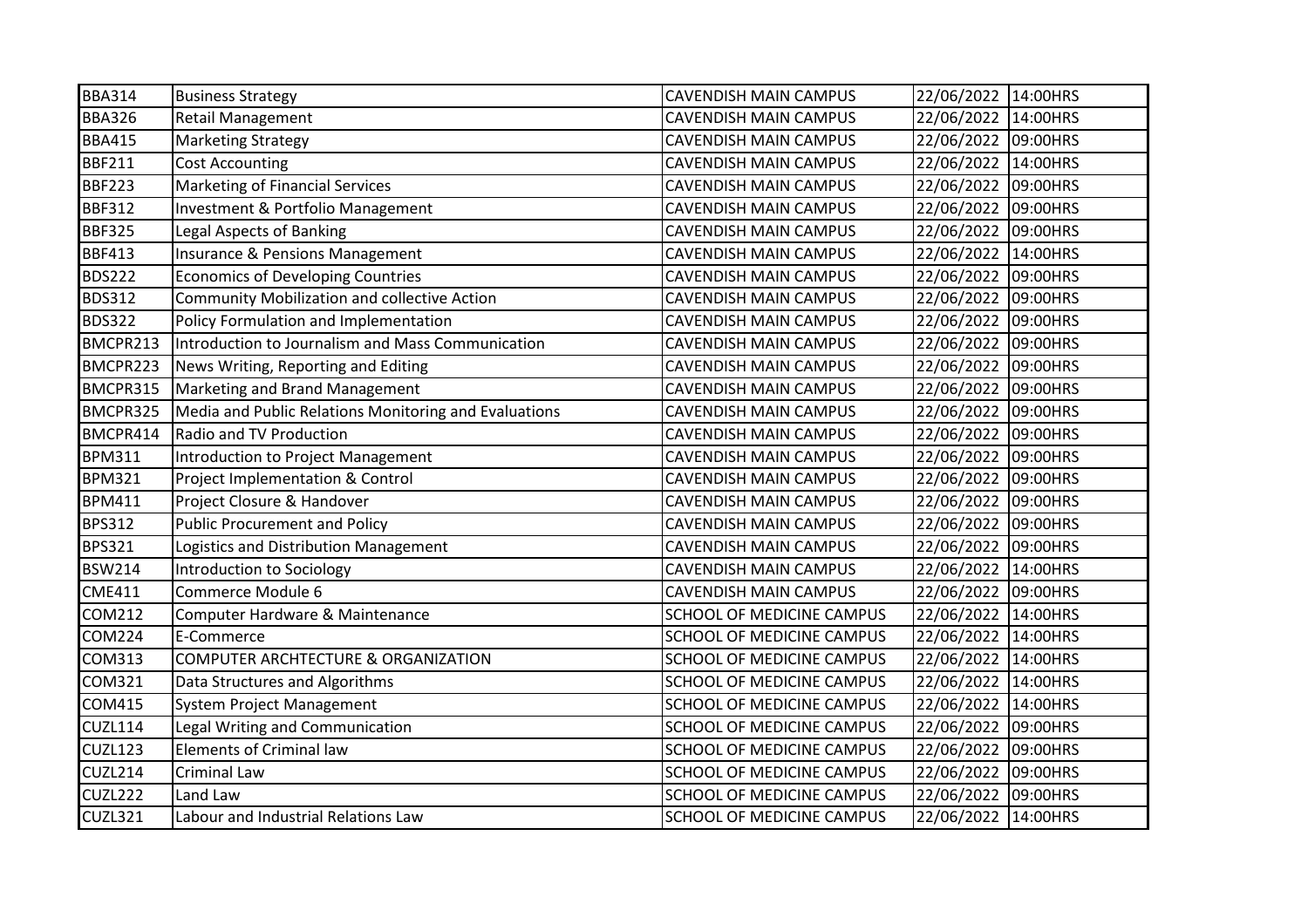| CUZL324        | Conflict of Laws                                    | <b>SCHOOL OF MEDICINE CAMPUS</b> | 22/06/2022 09:00HRS |          |
|----------------|-----------------------------------------------------|----------------------------------|---------------------|----------|
| <b>CUZL412</b> | Company law                                         | SCHOOL OF MEDICINE CAMPUS        | 22/06/2022 14:00HRS |          |
| CUZL414        | <b>Intellectual Property Law</b>                    | SCHOOL OF MEDICINE CAMPUS        | 22/06/2022 14:00HRS |          |
| <b>CVE111</b>  | Civic Education Module 1                            | <b>CAVENDISH MAIN CAMPUS</b>     | 22/06/2022 09:00HRS |          |
| <b>CVE221</b>  | <b>Civic Education Module 4</b>                     | <b>CAVENDISH MAIN CAMPUS</b>     | 21/06/2022          | 14:00HRS |
| <b>ECO222</b>  | Intermediate Microeconomics                         | <b>CAVENDISH MAIN CAMPUS</b>     | 22/06/2022 09:00HRS |          |
| <b>ECO311</b>  | <b>Advanced Microeconomics</b>                      | <b>CAVENDISH MAIN CAMPUS</b>     | 22/06/2022 09:00HRS |          |
| <b>ECO324</b>  | Labour Economics                                    | <b>CAVENDISH MAIN CAMPUS</b>     | 22/06/2022 14:00HRS |          |
| <b>ECO412</b>  | <b>Advanced Macroeconomics</b>                      | <b>CAVENDISH MAIN CAMPUS</b>     | 22/06/2022 09:00HRS |          |
| <b>EDU114</b>  | Psychology/Human Growth & Development               | <b>CAVENDISH MAIN CAMPUS</b>     | 21/06/2022 14:00HRS |          |
| <b>EDU123</b>  | Development Of Special Education                    | <b>CAVENDISH MAIN CAMPUS</b>     | 22/06/2022 14:00HRS |          |
| <b>EDU311</b>  | <b>Guidance &amp; Counseling Psychology</b>         | CAVENDISH MAIN CAMPUS            | 22/06/2022 09:00HRS |          |
| <b>EDU421</b>  | -Monitoring & Evaluation in Education               | <b>CAVENDISH MAIN CAMPUS</b>     | 20/06/2022 14:00HRS |          |
| <b>ENG221</b>  | English Module 4                                    | <b>CAVENDISH MAIN CAMPUS</b>     | 22/06/2022 09:00HRS |          |
| <b>HRM621</b>  | <b>Labour Economics and Markets</b>                 | <b>CAVENDISH MAIN CAMPUS</b>     | 20/06/2022 09:00HRS |          |
| <b>HRM723</b>  | Labour Law                                          | <b>CAVENDISH MAIN CAMPUS</b>     | 22/06/2022 14:00HRS |          |
| <b>ICT113</b>  | <b>Information Systems</b>                          | SCHOOL OF MEDICINE CAMPUS        | 22/06/2022 09:00HRS |          |
| MAPR113        | <b>Crisis Management</b>                            | <b>CAVENDISH MAIN CAMPUS</b>     | 22/06/2022 14:00HRS |          |
| <b>MAT221</b>  | Mathematics Module 4                                | <b>CAVENDISH MAIN CAMPUS</b>     | 22/06/2022 09:00HRS |          |
| <b>MAT411</b>  | Mathematics Module 6                                | <b>CAVENDISH MAIN CAMPUS</b>     | 22/06/2022 09:00HRS |          |
| <b>MBA631</b>  | <b>Marketing Management</b>                         | <b>CAVENDISH MAIN CAMPUS</b>     | 22/06/2022 14:00HRS |          |
| <b>MBA731</b>  | <b>Managerial Accounting</b>                        | <b>CAVENDISH MAIN CAMPUS</b>     | 22/06/2022 14:00HRS |          |
| MBF612         | Corporate Finance                                   | <b>CAVENDISH MAIN CAMPUS</b>     | 22/06/2022 09:00HRS |          |
| <b>MDS112</b>  | Development Theories and Economics                  | <b>CAVENDISH MAIN CAMPUS</b>     | 22/06/2022 14:00HRS |          |
| <b>MDS124</b>  | <b>Community Mobilization and Collective Action</b> | <b>CAVENDISH MAIN CAMPUS</b>     | 22/06/2022 09:00HRS |          |
| <b>MDS126</b>  | Programme and Strategic Planning                    | <b>CAVENDISH MAIN CAMPUS</b>     | 22/06/2022          | 14:00HRS |
| MPM14          | Supply Chain Management in Projects                 | CAVENDISH MAIN CAMPUS            | 22/06/2022          | 14:00HRS |
| PGDME03        | Monitoring and Evaluation Systems, and Work Plan    | <b>CAVENDISH MAIN CAMPUS</b>     | 22/06/2022 14:00HRS |          |
| PGDME07        | Capacity & Conditions for Monitoring & Evaluation   | <b>CAVENDISH MAIN CAMPUS</b>     | 22/06/2022          | 14:00HRS |
| <b>PSY111</b>  | <b>Fundamentals of Psychology</b>                   | SCHOOL OF MEDICINE CAMPUS        | 22/06/2022 14:00HRS |          |
| <b>REE121</b>  | <b>Religious Education Module 2</b>                 | <b>CAVENDISH MAIN CAMPUS</b>     | 22/06/2022 14:00HRS |          |
| <b>REE211</b>  | <b>Religious Education Module 3</b>                 | <b>CAVENDISH MAIN CAMPUS</b>     | 22/06/2022 09:00HRS |          |
| <b>REE221</b>  | <b>Religious Education Module 4</b>                 | <b>CAVENDISH MAIN CAMPUS</b>     | 22/06/2022 09:00HRS |          |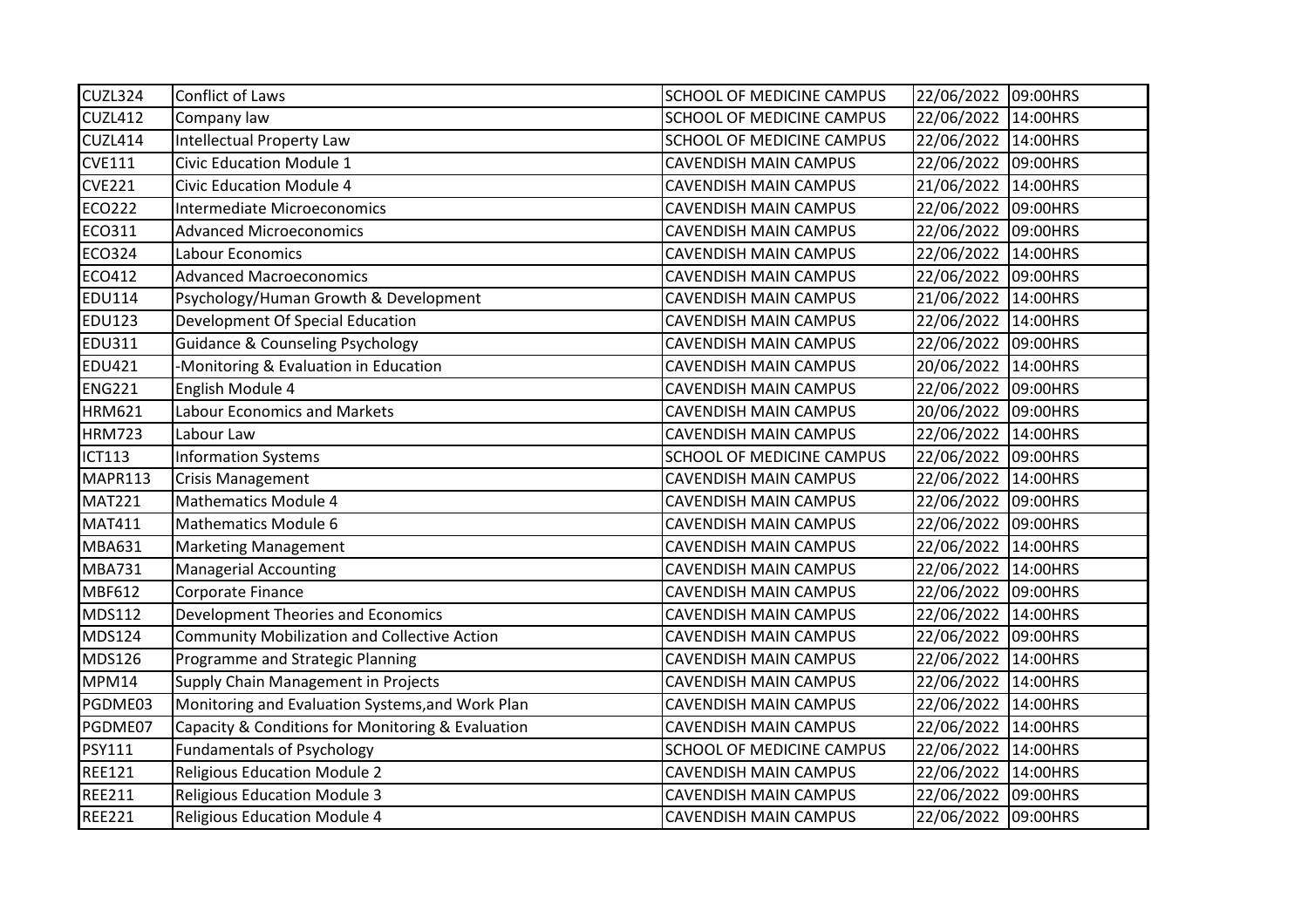| <b>ACC221</b>  | <b>Accounts Module 4</b>                              | <b>CAVENDISH MAIN CAMPUS</b> | 23/06/2022 09:00HRS |          |
|----------------|-------------------------------------------------------|------------------------------|---------------------|----------|
| <b>BAC121</b>  | <b>Principles of Management</b>                       | CAVENDISH MAIN CAMPUS        | 23/06/2022 14:00HRS |          |
| <b>BAC312</b>  | <b>Taxation II</b>                                    | <b>CAVENDISH MAIN CAMPUS</b> | 23/06/2022 09:00HRS |          |
| <b>BAC323</b>  | Corporate Law                                         | CAVENDISH MAIN CAMPUS        | 23/06/2022 14:00HRS |          |
| <b>BBA121</b>  | <b>Business Mathematics</b>                           | SCHOOL OF MEDICINE CAMPUS    | 23/06/2022          | 09:00HRS |
| <b>BBA211</b>  | <b>Business Administration</b>                        | SCHOOL OF MEDICINE CAMPUS    | 23/06/2022 09:00HRS |          |
| <b>BBA313</b>  | Organizational Behavior                               | <b>CAVENDISH MAIN CAMPUS</b> | 23/06/2022 14:00HRS |          |
| <b>BBA324</b>  | Entrepreneurship                                      | CAVENDISH MAIN CAMPUS        | 23/06/2022 09:00HRS |          |
| <b>BBA413</b>  | <b>Research Methods</b>                               | SCHOOL OF MEDICINE CAMPUS    | 23/06/2022 09:00HRS |          |
| <b>BBA416</b>  | <b>Managing Projects</b>                              | <b>CAVENDISH MAIN CAMPUS</b> | 23/06/2022 14:00HRS |          |
| <b>BBF222</b>  | <b>Bank Operations</b>                                | <b>CAVENDISH MAIN CAMPUS</b> | 23/06/2022 09:00HRS |          |
| <b>BBF324</b>  | <b>International Finance and Trade</b>                | CAVENDISH MAIN CAMPUS        | 23/06/2022          | 14:00HRS |
| <b>BDS212</b>  | Theories of Development                               | CAVENDISH MAIN CAMPUS        | 23/06/2022 09:00HRS |          |
| <b>BDS224</b>  | Rural and urban Development                           | CAVENDISH MAIN CAMPUS        | 23/06/2022          | 09:00HRS |
| <b>BDS313</b>  | Development Policy Science and Analysis               | CAVENDISH MAIN CAMPUS        | 23/06/2022 09:00HRS |          |
| <b>BDS323</b>  | <b>Development Administrations</b>                    | CAVENDISH MAIN CAMPUS        | 23/06/2022 14:00HRS |          |
| <b>BDS324</b>  | Planning Monitoring & Evaluation                      | CAVENDISH MAIN CAMPUS        | 23/06/2022 09:00HRS |          |
| BMCPR222       | Theories and Nature of Public Relations               | <b>CAVENDISH MAIN CAMPUS</b> | 23/06/2022 14:00HRS |          |
| BMCPR313       | Mass Media and Society                                | CAVENDISH MAIN CAMPUS        | 23/06/2022 09:00HRS |          |
| BMCPR323       | Community and International Relations                 | CAVENDISH MAIN CAMPUS        | 23/06/2022 09:00HRS |          |
| <b>BPM313</b>  | Stakeholder Analysis                                  | CAVENDISH MAIN CAMPUS        | 23/06/2022 09:00HRS |          |
| <b>BPS314</b>  | Legal Aspects in Purchasing & Supply Chain Management | <b>CAVENDISH MAIN CAMPUS</b> | 23/06/2022 14:00HRS |          |
| <b>EDU113</b>  | Sociology Of Education                                | CAVENDISH MAIN CAMPUS        | 22/06/2022 14:00HRS |          |
| <b>COM221</b>  | <b>Mathematics for Computing</b>                      | SCHOOL OF MEDICINE CAMPUS    | 23/06/2022 09:00HRS |          |
| <b>COM312</b>  | Networking & Data Communications                      | SCHOOL OF MEDICINE CAMPUS    | 23/06/2022 09:00HRS |          |
| <b>COM412</b>  | Artificial Intelligence                               | SCHOOL OF MEDICINE CAMPUS    | 23/06/2022          | 09:00HRS |
| <b>CUZL124</b> | <b>General Principles of Tort law</b>                 | SCHOOL OF MEDICINE CAMPUS    | 23/06/2022          | 09:00HRS |
| CUZL212        | Law of Contract                                       | SCHOOL OF MEDICINE CAMPUS    | 23/06/2022          | 09:00HRS |
| CUZL223        | <b>Constitutional Law</b>                             | SCHOOL OF MEDICINE CAMPUS    | 23/06/2022          | 09:00HRS |
| CUZL226        | <b>Business Law</b>                                   | SCHOOL OF MEDICINE CAMPUS    | 23/06/2022 09:00HRS |          |
| CUZL313        | Administrative Law                                    | SCHOOL OF MEDICINE CAMPUS    | 23/06/2022          | 09:00HRS |
| CUZL415        | <b>International Trade Law</b>                        | SCHOOL OF MEDICINE CAMPUS    | 23/06/2022 09:00HRS |          |
| CUZL422        | International Investment law                          | SCHOOL OF MEDICINE CAMPUS    | 24/06/2022 09:00HRS |          |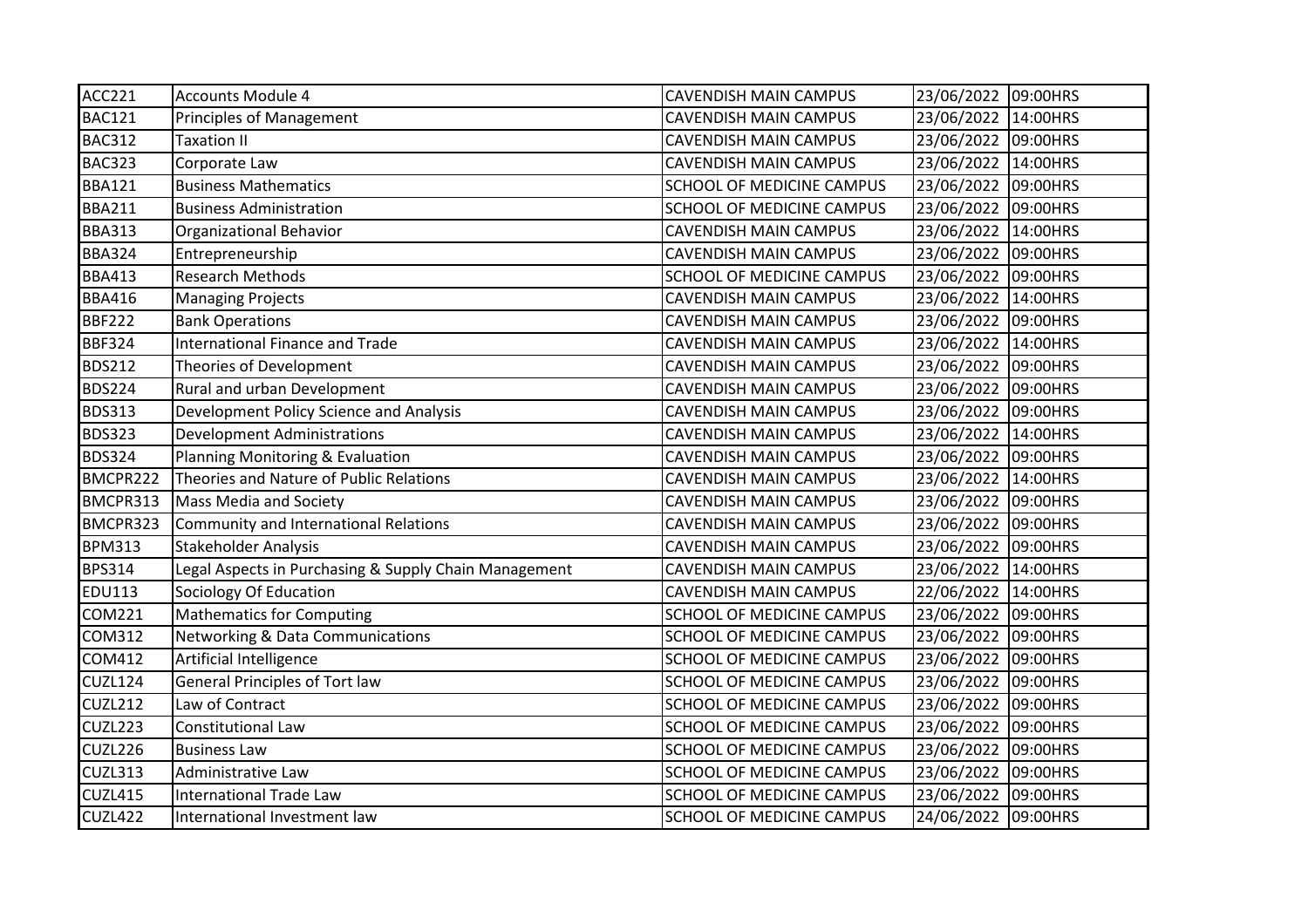| <b>CVE211</b> | <b>Civic Education Module 3</b>                    | <b>CAVENDISH MAIN CAMPUS</b> | 23/06/2022 09:00HRS |          |
|---------------|----------------------------------------------------|------------------------------|---------------------|----------|
| <b>ECO224</b> | <b>Intermediate Statistics for Economists</b>      | <b>CAVENDISH MAIN CAMPUS</b> | 23/06/2022 09:00HRS |          |
| <b>ECO312</b> | <b>International Finance &amp; Trade</b>           | <b>CAVENDISH MAIN CAMPUS</b> | 23/06/2022 14:00HRS |          |
| <b>ECO325</b> | <b>INDUSTRIAL ECONOMICS</b>                        | <b>CAVENDISH MAIN CAMPUS</b> | 23/06/2022 09:00HRS |          |
| <b>EDU122</b> | <b>Educational Administration &amp; Management</b> | <b>CAVENDISH MAIN CAMPUS</b> | 23/06/2022 09:00HRS |          |
| <b>EDU213</b> | Development Of Education In Zambia                 | <b>CAVENDISH MAIN CAMPUS</b> | 23/06/2022 14:00HRS |          |
| <b>EDU312</b> | <b>Curriculum Studies</b>                          | <b>CAVENDISH MAIN CAMPUS</b> | 23/06/2022          | 14:00HRS |
| <b>HRM631</b> | <b>Compensation and Performance Management</b>     | <b>CAVENDISH MAIN CAMPUS</b> | 23/06/2022 14:00HRS |          |
| <b>HRM713</b> | Strategic Human Resource Management                | <b>CAVENDISH MAIN CAMPUS</b> | 23/06/2022 09:00HRS |          |
| MAPR114       | <b>Ethic in Public Relations</b>                   | <b>CAVENDISH MAIN CAMPUS</b> | 23/06/2022 14:00HRS |          |
| <b>MAT211</b> | <b>Mathematics Module 3</b>                        | <b>CAVENDISH MAIN CAMPUS</b> | 23/06/2022 09:00HRS |          |
| <b>MBA632</b> | <b>Research Methods &amp; Statistics</b>           | <b>CAVENDISH MAIN CAMPUS</b> | 23/06/2022 14:00HRS |          |
| MBF611        | <b>International Financial Reporting</b>           | <b>CAVENDISH MAIN CAMPUS</b> | 23/06/2022 14:00HRS |          |
| MBF711        | Managing Portifollo Investment                     | <b>CAVENDISH MAIN CAMPUS</b> | 23/06/2022 09:00HRS |          |
| <b>MDS113</b> | Sociology of Development                           | <b>CAVENDISH MAIN CAMPUS</b> | 23/06/2022 14:00HRS |          |
| <b>MDS125</b> | Rural Development                                  | CAVENDISH MAIN CAMPUS        | 23/06/2022 09:00HRS |          |
| MPM15         | Project Monitoring & Evaluation                    | CAVENDISH MAIN CAMPUS        | 23/06/2022 14:00HRS |          |
| PGDME04       | Monitoring and Evaluation Process                  | <b>CAVENDISH MAIN CAMPUS</b> | 23/06/2022 14:00HRS |          |
| <b>PHY111</b> | <b>Fundamentals of Philosophy</b>                  | SCHOOL OF MEDICINE CAMPUS    | 23/06/2022 14:00HRS |          |
| <b>BAC221</b> | Taxation I                                         | <b>CAVENDISH MAIN CAMPUS</b> | 24/06/2022          | 14:00HRS |
| <b>BAC324</b> | Software Accounting Practice                       | <b>CAVENDISH MAIN CAMPUS</b> | 24/06/2022 09:00HRS |          |
| <b>BAC411</b> | Risk & Management Control                          | <b>CAVENDISH MAIN CAMPUS</b> | 24/06/2022 09:00HRS |          |
| <b>BBA111</b> | <b>Business Communication &amp; Study Skills</b>   | SCHOOL OF MEDICINE CAMPUS    | 24/06/2022 14:00HRS |          |
| <b>BBA212</b> | <b>Financial Accounting II</b>                     | SCHOOL OF MEDICINE CAMPUS    | 24/06/2022 09:00HRS |          |
| <b>BBA322</b> | <b>Operations Management</b>                       | <b>CAVENDISH MAIN CAMPUS</b> | 24/06/2022 09:00HRS |          |
| <b>BBA328</b> | Quality & Systems Management                       | <b>CAVENDISH MAIN CAMPUS</b> | 24/06/2022 09:00HRS |          |
| <b>BBA414</b> | <b>International Business</b>                      | <b>CAVENDISH MAIN CAMPUS</b> | 24/06/2022          | 14:00HRS |
| <b>BBF221</b> | <b>Financial Mathematics</b>                       | CAVENDISH MAIN CAMPUS        | 24/06/2022          | 14:00HRS |
| <b>BBF313</b> | Financial Reporting, Analysis & Planning           | <b>CAVENDISH MAIN CAMPUS</b> | 24/06/2022          | 09:00HRS |
| <b>BBF321</b> | <b>Risk Management</b>                             | <b>CAVENDISH MAIN CAMPUS</b> | 24/06/2022 09:00HRS |          |
| <b>BBF414</b> | Residential Lending & Property Law                 | CAVENDISH MAIN CAMPUS        | 24/06/2022 09:00HRS |          |
| <b>BDS325</b> | Natural Resources and Environmental Management     | <b>CAVENDISH MAIN CAMPUS</b> | 24/06/2022 09:00HRS |          |
| <b>BDS411</b> | Human Rights, Governance and Development           | <b>CAVENDISH MAIN CAMPUS</b> | 22/06/2022 09:00HRS |          |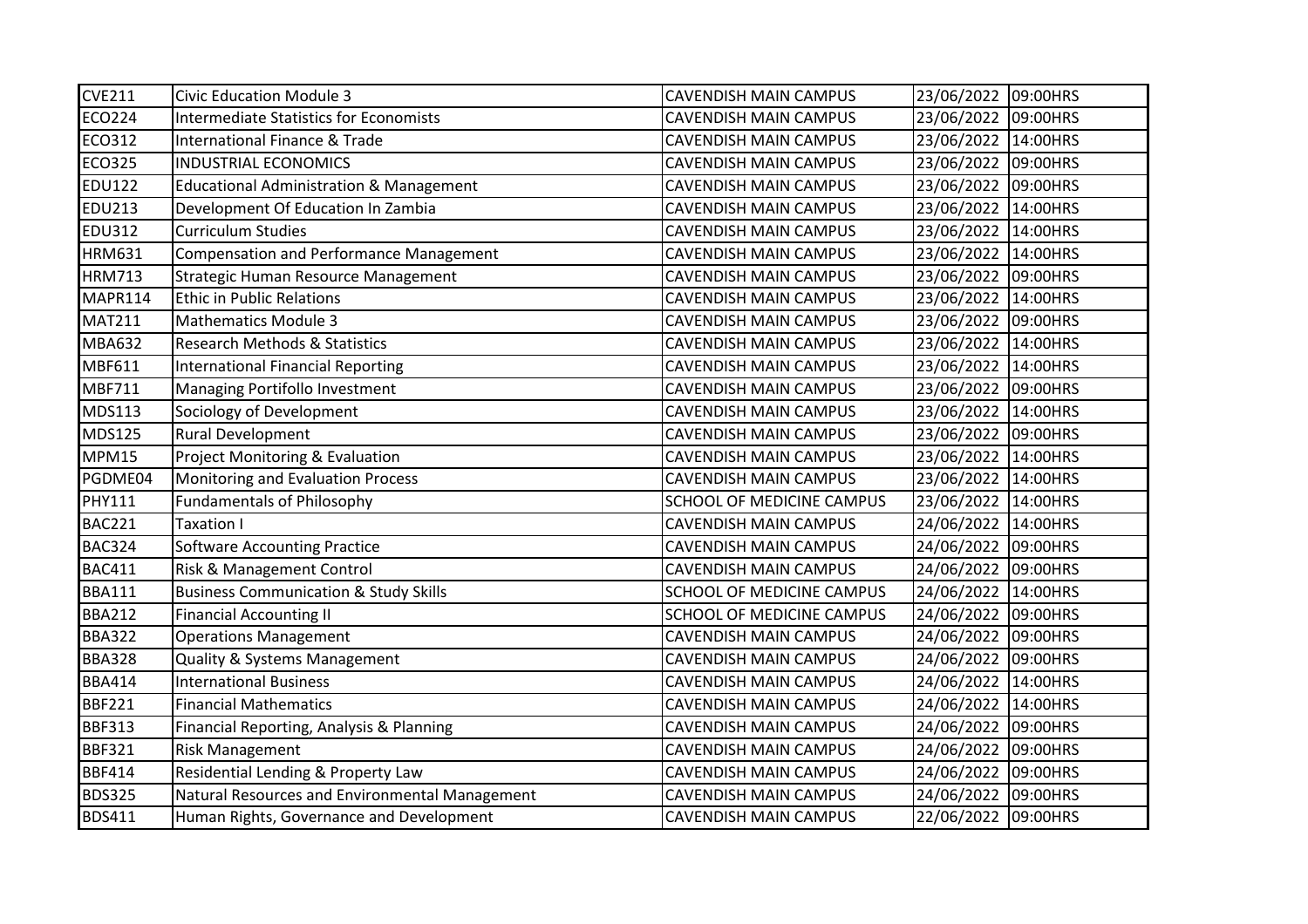| <b>BIT412</b>  | Image Processing and Computer Vision                   | <b>SCHOOL OF MEDICINE CAMPUS</b> | 24/06/2022 09:00HRS |          |
|----------------|--------------------------------------------------------|----------------------------------|---------------------|----------|
| BMCPR215       | Professional English for Business users                | <b>CAVENDISH MAIN CAMPUS</b>     | 24/06/2022 14:00HRS |          |
| BMCPR224       | Legal and Ethical issues in Media and Public Relations | <b>CAVENDISH MAIN CAMPUS</b>     | 24/06/2022 09:00HRS |          |
| BMCPR314       | <b>Advertising and Customer Relations</b>              | <b>CAVENDISH MAIN CAMPUS</b>     | 24/06/2022 09:00HRS |          |
| BMCPR324       | Media and PR communication techniques                  | <b>CAVENDISH MAIN CAMPUS</b>     | 24/06/2022 09:00HRS |          |
| BMCPR415       | <b>Public Affairs and Reporting</b>                    | <b>CAVENDISH MAIN CAMPUS</b>     | 24/06/2022 09:00HRS |          |
| <b>BPM322</b>  | Procurement and Stores Management                      | <b>CAVENDISH MAIN CAMPUS</b>     | 24/06/2022 14:00HRS |          |
| <b>BPS322</b>  | <b>NEGOTIATIONS IN PURCHASING &amp; SUPPLY</b>         | <b>CAVENDISH MAIN CAMPUS</b>     | 24/06/2022 09:00HRS |          |
| <b>BPS323</b>  | <b>International Purchasing Environment</b>            | <b>CAVENDISH MAIN CAMPUS</b>     | 24/06/2022 14:00HRS |          |
| <b>BPS411</b>  | E-procurement                                          | <b>CAVENDISH MAIN CAMPUS</b>     | 24/06/2022 14:00HRS |          |
| <b>BPS416</b>  | Green Logistics & Procument                            | <b>CAVENDISH MAIN CAMPUS</b>     | 24/06/2022          | 14:00HRS |
| <b>BSW323</b>  | <b>Quantitative Research Methods</b>                   | CAVENDISH MAIN CAMPUS            | 24/06/2022          | 14:00HRS |
| <b>CME121</b>  | Commerce Module 2                                      | <b>CAVENDISH MAIN CAMPUS</b>     | 24/06/2022 14:00HRS |          |
| <b>COM222</b>  | <b>Introduction to Operating Systems</b>               | SCHOOL OF MEDICINE CAMPUS        | 24/06/2022          | 14:00HRS |
| <b>COM314</b>  | Advanced Database Design using SQL                     | <b>SCHOOL OF MEDICINE CAMPUS</b> | 24/06/2022 14:00HRS |          |
| <b>COM324</b>  | <b>Enterprise Networking</b>                           | SCHOOL OF MEDICINE CAMPUS        | 24/06/2022          | 14:00HRS |
| <b>CUZL111</b> | Law and Politics                                       | SCHOOL OF MEDICINE CAMPUS        | 24/06/2022 09:00HRS |          |
| <b>CUZL211</b> | Legal Process                                          | SCHOOL OF MEDICINE CAMPUS        | 24/06/2022          | 09:00HRS |
| CUZL224        | Family Law                                             | SCHOOL OF MEDICINE CAMPUS        | 24/06/2022 09:00HRS |          |
| <b>CUZL421</b> | Refugee Law                                            | SCHOOL OF MEDICINE CAMPUS        | 24/06/2022          | 09:00HRS |
| CUZL424        | <b>Competition and Consumer Protection Law</b>         | SCHOOL OF MEDICINE CAMPUS        | 24/06/2022          | 09:00HRS |
| <b>ECO223</b>  | <b>Mathematics for Economists I</b>                    | <b>CAVENDISH MAIN CAMPUS</b>     | 24/06/2022 09:00HRS |          |
| <b>ECO313</b>  | <b>Mathematics for Economists II</b>                   | <b>CAVENDISH MAIN CAMPUS</b>     | 24/06/2022 09:00HRS |          |
| <b>ECO323</b>  | <b>Econometrics For Economists I</b>                   | <b>CAVENDISH MAIN CAMPUS</b>     | 24/06/2022 09:00HRS |          |
| <b>ECO414</b>  | <b>Economics For Development</b>                       | <b>CAVENDISH MAIN CAMPUS</b>     | 24/06/2022 09:00HRS |          |
| <b>EDU212</b>  | Social Psychology                                      | <b>CAVENDISH MAIN CAMPUS</b>     | 24/06/2022 09:00HRS |          |
| <b>EDU222</b>  | Measurement & Evaluation Psychology                    | CAVENDISH MAIN CAMPUS            | 24/06/2022 09:00HRS |          |
| <b>ENG411</b>  | English Module 6                                       | <b>CAVENDISH MAIN CAMPUS</b>     | 24/06/2022          | 14:00HRS |
| GEO121         | Geography Module 2                                     | <b>CAVENDISH MAIN CAMPUS</b>     | 24/06/2022          | 14:00HRS |
| GEO221         | Geography Module 4                                     | <b>CAVENDISH MAIN CAMPUS</b>     | 24/06/2022 09:00HRS |          |
| GE0311         | Geography Module 5                                     | CAVENDISH MAIN CAMPUS            | 24/06/2022          | 14:00HRS |
| <b>HRM622</b>  | Personal Development Plan                              | <b>CAVENDISH MAIN CAMPUS</b>     | 24/06/2022 14:00HRS |          |
| MAPR115        | <b>Strategic Public Relations Management</b>           | <b>CAVENDISH MAIN CAMPUS</b>     | 24/06/2022 14:00HRS |          |